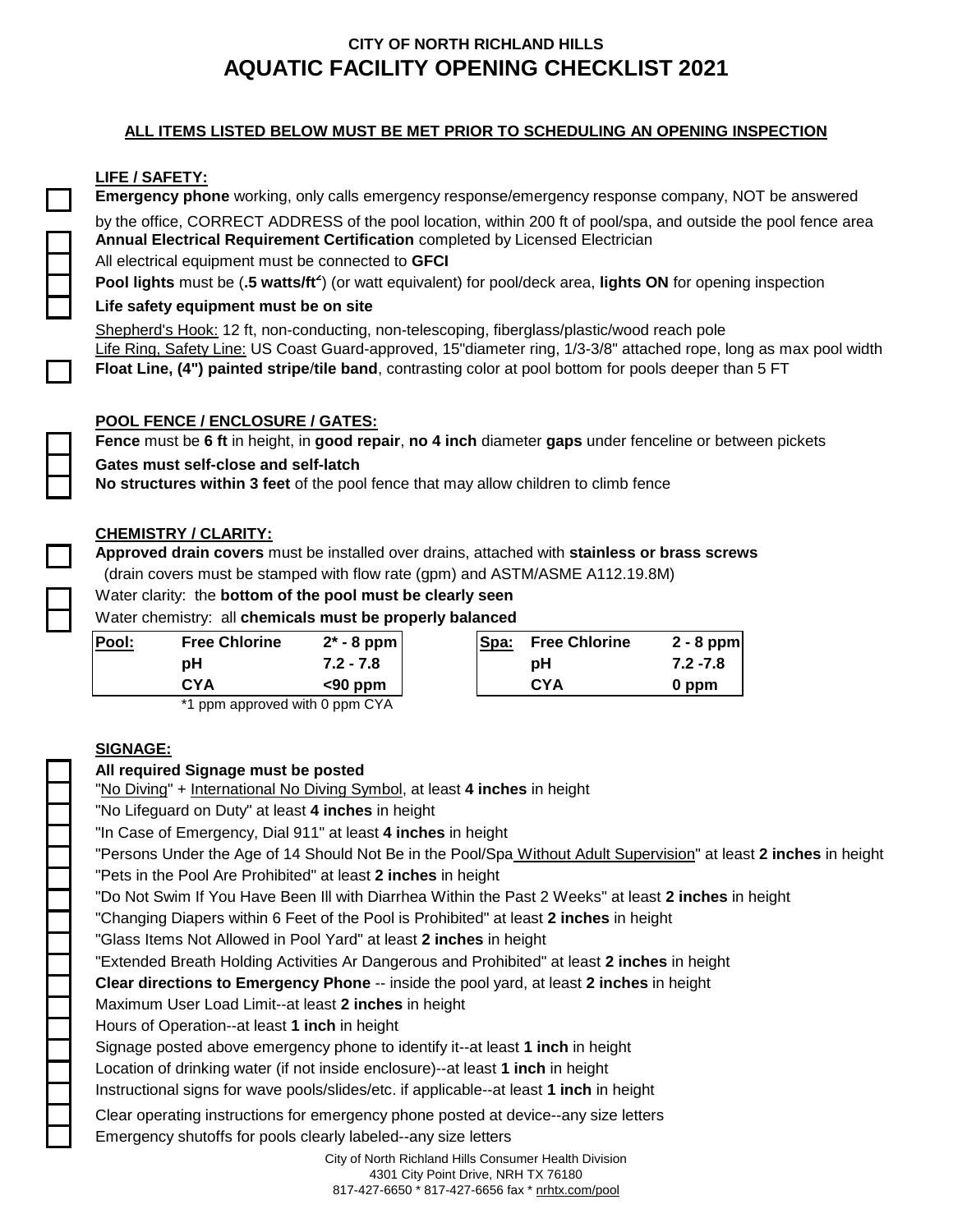|                          | AWUATIV LAUILITT UL LININU UHLUNLIUT ZUZT                                                                                  |
|--------------------------|----------------------------------------------------------------------------------------------------------------------------|
|                          | Spa Specific: "Emergency Spa Shutoff"--at least 2 inches in height                                                         |
|                          | Spa Specific: "Do not use the spa if the water temperature is above 104°F"--at least 1 inch in height                      |
|                          | Spa Specific, if audible/visible alarm present when emergency shutoff activated: "Alarm indicates spa pumps off. Do no     |
|                          | Spa Specific: "Do not allow the use of or operate spa if the suction outlet cover is missing, damaged, or loose."--any siz |
|                          | Spa Specific: "Keep breakable objects out of the spa area"--any size letters                                               |
|                          | Spa Specific: "Spa shall not be operated during severe weather conditions."--any size letters                              |
|                          | Spa Specific: "Never place electrical appliances within 5 feet of the spa."--any size letters                              |
| $\Box$                   | Spa Specific: A clock must be visible from the spa. Any size.                                                              |
|                          | <b>PUMP ROOM:</b>                                                                                                          |
|                          | All piping must be labeled with Direction of Flow and Function                                                             |
|                          | <b>SVRS</b> (if required) must be operational and tested at time of opening inspection                                     |
|                          | Emergency Shutoff must be operational and tested at the time of opening inspection (spas)                                  |
|                          | <b>PUMP ROOM, continued:</b>                                                                                               |
|                          | Chemicals must be stored off the ground                                                                                    |
| $\overline{\phantom{0}}$ | Required gauges must be properly installed and working                                                                     |
|                          |                                                                                                                            |
|                          | Flow Meter: installed (flow rate must never exceed approved flow rate printed on drain covers)                             |
|                          | Filter Inlet Pressure gauge: installed prior to the filter<br>Filter Outlet Pressure gauge: installed after filter         |
|                          | Vacuum gauge: installed on suction side close to the pump                                                                  |
| $\Box$                   | Chemical interlock protection and pH/ORP meters required if using liquid chemical dispensers                               |
|                          |                                                                                                                            |
|                          | <b>DECK &amp; POOL WALL:</b>                                                                                               |
| $\Box$                   | Depth Markers (4 inches in height or greater) must be permanent in nature,                                                 |
|                          | contrasting color, slip resistant, and must include the unit of measurement (i.e. 3 FT)                                    |
|                          | spaced 25 feet (post 10/01/99 pools) apart or less, placed within 24 inches of water's edge*<br>Pools:                     |
|                          | *18 inches for new/replaced depth markers                                                                                  |
|                          | required on DECK and POOL SIDE WALLS                                                                                       |
|                          | required for every 2 feet of depth change (i.e. 3 FT - 5 FT - 7 FT - 9 FT)                                                 |
|                          | required at all points of slope change, at both sides and each end of pool, at min and max water depths                    |
|                          | Spas:<br>2 required depth markers on the deck, regardless of spa shape or size                                             |
| $\Box$                   | "NO DIVING" and International No Diving symbol (4 inches in height or greater)                                             |
|                          | must be permanent in nature, spaced every 25 feet apart around the pool where depth is 6 ft or less, all sides             |
|                          | must be contrasting color, placed within 24 inches of water's edge                                                         |
|                          | ALSO required to be on any structure surrounding pool that may be used as a diving platform                                |
|                          | No trip hazards on deck (any gaps or cracks sealed with mastick, depth markers/tiles not raised)                           |
|                          | No jagged or sharp edges on coping or handholds surrounding pool/spa                                                       |
|                          | Trash can is required                                                                                                      |
|                          | <b>TESTING AND TRAINING:</b>                                                                                               |
| $\sqcup$                 | <b>Chemical Test kit</b> must be available, chemicals should be new for the season                                         |
|                          | HIGHLY RECOMMEND FAS-DPD TEST KIT (TEST KIT INSPECTORS USE IN THE FIELD)                                                   |
|                          | Pool chemistry must be tested daily *See handout at nrhtx.com/aquaticfacilities                                            |
|                          | 2 years of pool/spa testing records must be kept on site for review                                                        |
|                          | Certified Pool Operator (A.F.O., C.P.O., P.O.O.L., P.P.S.O, L.A.F.T., etc.) must be on staff to service the pool           |
|                          | <b>CPO registered with City of NRH</b>                                                                                     |
|                          | NRH Pre-Season Meeting ONLINE FOR 2021 - Completed & Test Submitted                                                        |
|                          | Provide current <b>TURNOVER RATE</b> for all pools/spas (see calculation below)                                            |
|                          |                                                                                                                            |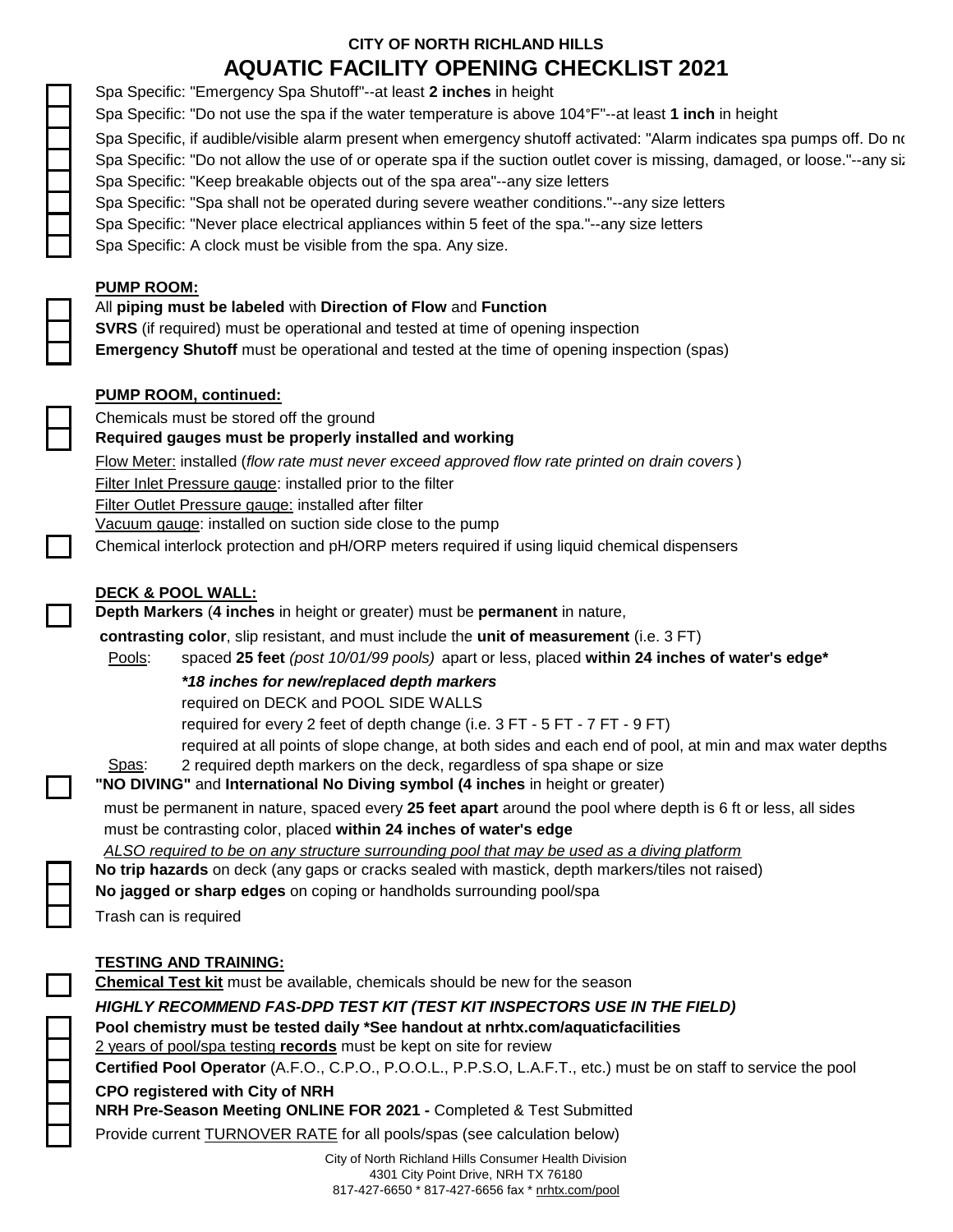| Pool:           |                                | Spa:                                            |                         |  |
|-----------------|--------------------------------|-------------------------------------------------|-------------------------|--|
| PRE-10/01/99:   | 1 time every 8 hours or less   | PRE-10/01/99:                                   | 1 time every 30 minutes |  |
| Post-10/01/99:  |                                | Post-10/01/99:                                  | 1 time every 30 minutes |  |
| 4 ft or less:   | 1 time every 6 hours or less   |                                                 |                         |  |
| More than 4 ft: | (average pool depth in feet) x | **Note: The Certified Pool-Spa Operator Har     |                         |  |
|                 | 1.5= /hour (turnover rate)     | states the following equation to verify turnove |                         |  |
| 2 ft or less:   | 1 time every hour              | Flow Rate = Pool Volume (gal) / Turnover Rate   |                         |  |

| Spa:           |                         |
|----------------|-------------------------|
| PRE-10/01/99:  | 1 time every 30 minutes |
| Post-10/01/99: | 1 time every 30 minutes |

\*\*Note: The Certified Pool-Spa Operator Handbook states the following equation to verify turnover rate: *Flow Rate = Pool Volume (gal) / Turnover Rate x 60)* (flow rate (gpm) is found by reading the flow meter)

### **2021 Health Permit must be paid**

Schedule a health inspection of the pool(s)/spa(s) with Consumer Health 817-427-6650

**POOL/SPA(S) MUST REMAIN LOCKED & POSTED CLOSED UNTIL APPROVED BY CONSUMER HEALTH.**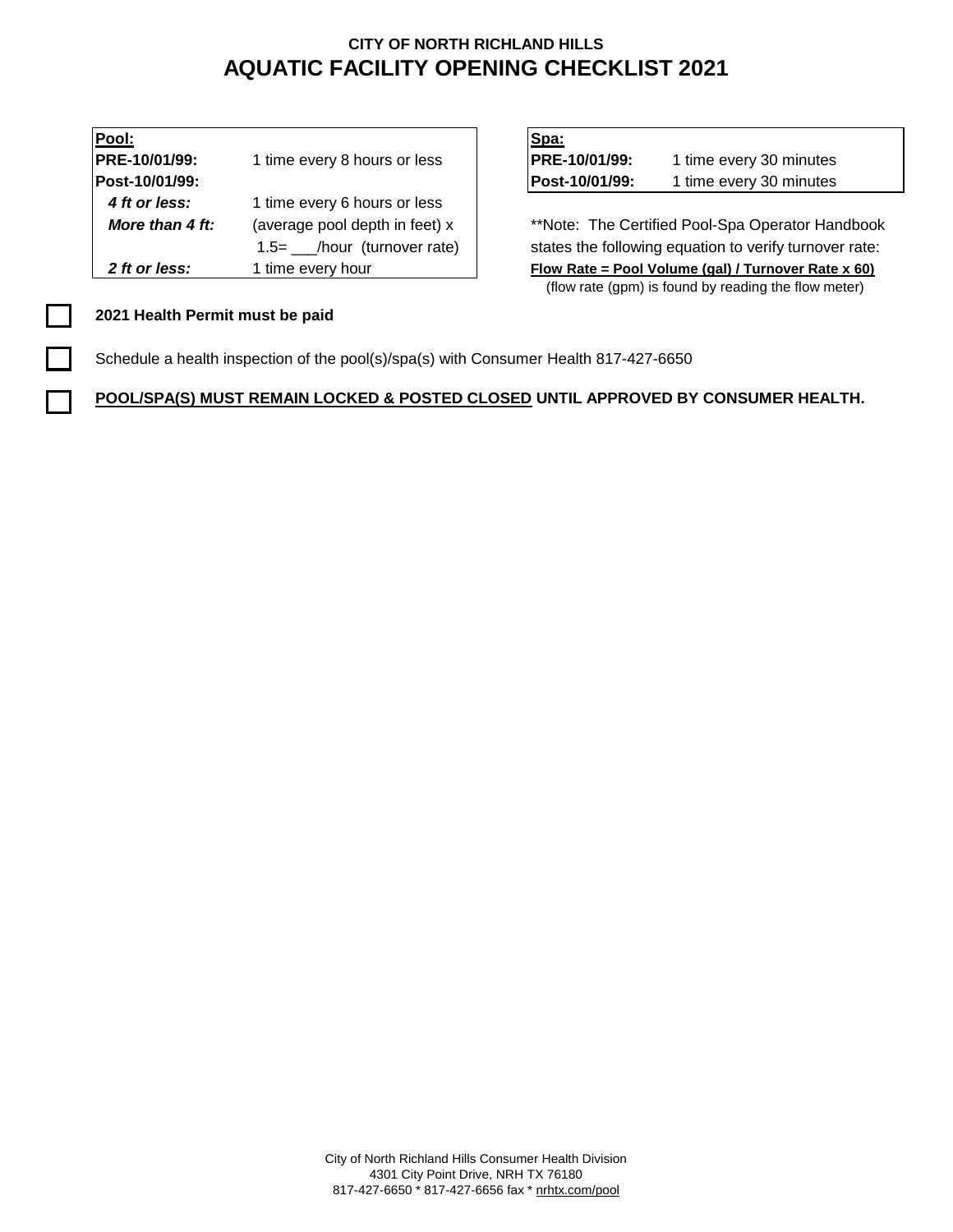City of North Richland Hills Consumer Health Division 4301 City Point Drive, NRH TX 76180 817-427-6650 \* 817-427-6656 fax \* nrhtx.com/pool